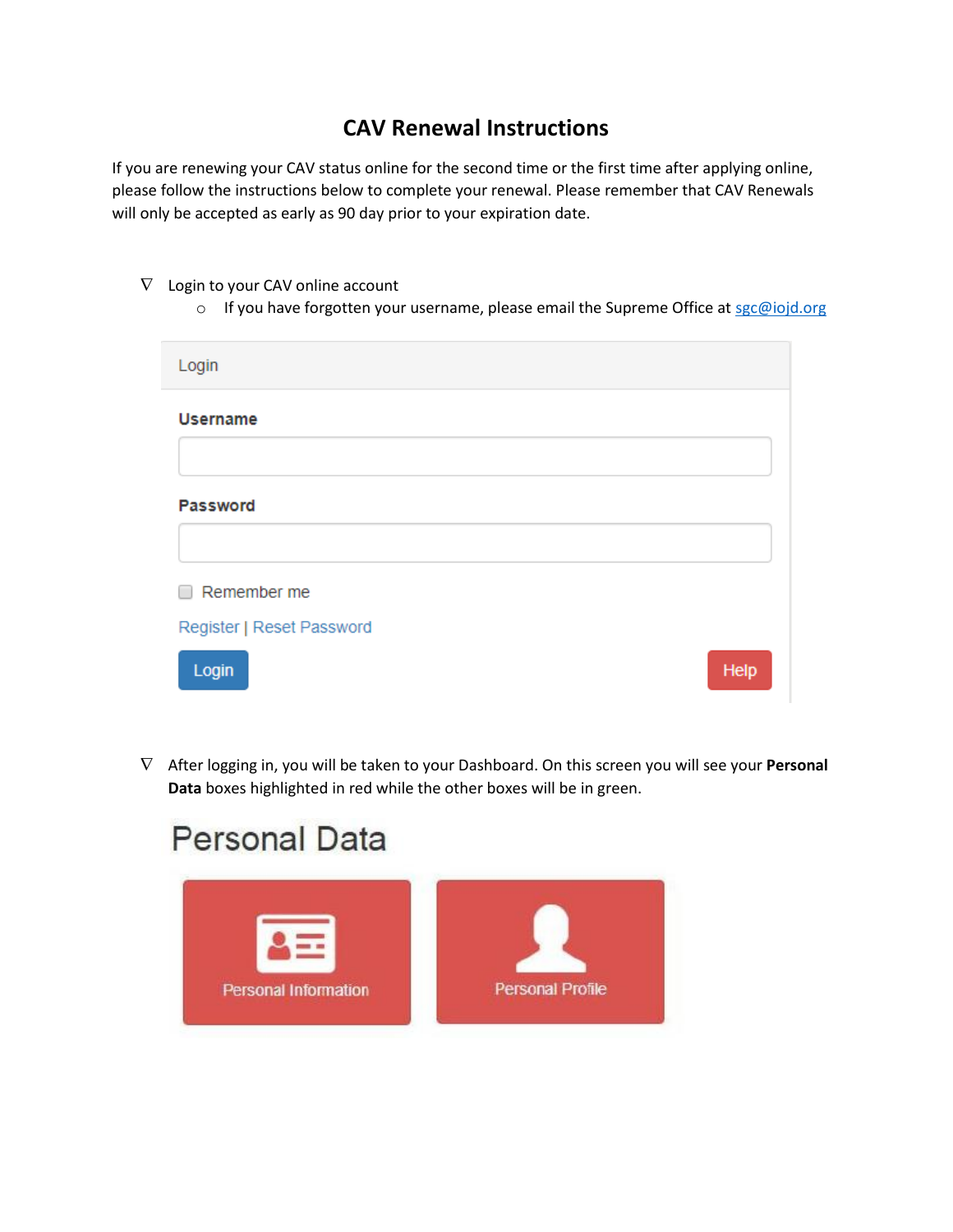- Click on the **Personal Information** box to update your information.
- $\nabla$  To update the information, click **Edit**



Once you have updated the information, click **Submit**

Marriage Status OMarriedOUnmarried **Spouse Name** 

Have you ever worked as an Adult with any other Youth Group? OYesONo

If yes, please list and describe.

| 10<br>Submit |
|--------------|

- After clicking **Submit**, you will be taken back to the **Personal Data** page. Click **Back to Dashboard** to return to the main page.
- $\nabla$  Repeat the same process with the **Personal Profile** page.
- Once your information has been updated, the **Renewal** button at the bottom of the **Dashboard**  page will allow you to click on it.